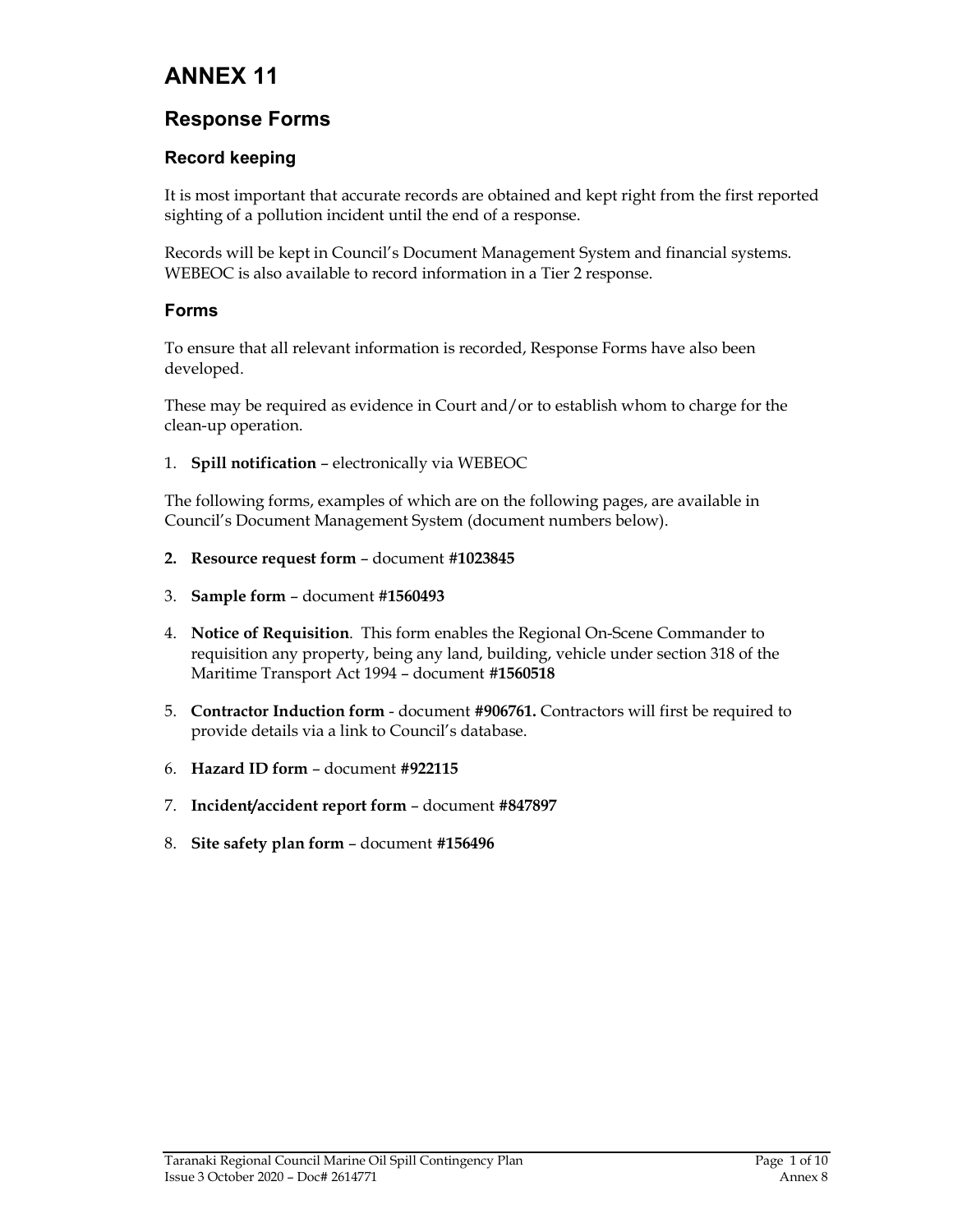| Request from (ROSC, Planning, Wildlife etc):                                                                                                                                                                                                                                                         |               |          |                     |          |                |  |
|------------------------------------------------------------------------------------------------------------------------------------------------------------------------------------------------------------------------------------------------------------------------------------------------------|---------------|----------|---------------------|----------|----------------|--|
| <b>Contact Name:</b>                                                                                                                                                                                                                                                                                 |               |          |                     |          |                |  |
| Contact Phone number:                                                                                                                                                                                                                                                                                |               |          |                     |          |                |  |
| Precedence level                                                                                                                                                                                                                                                                                     | <b>Urgent</b> | Priority | Normal              | (circle) |                |  |
| <b>Critical Resource?</b><br>Brief description of problem or task to be accomplished:                                                                                                                                                                                                                | Yes           | No       | (circle)            |          |                |  |
|                                                                                                                                                                                                                                                                                                      |               |          |                     |          |                |  |
|                                                                                                                                                                                                                                                                                                      |               |          |                     |          |                |  |
| Specific resource requested and number required:                                                                                                                                                                                                                                                     |               |          |                     |          |                |  |
|                                                                                                                                                                                                                                                                                                      |               |          |                     |          |                |  |
| <b>Estimated cost if known:</b>                                                                                                                                                                                                                                                                      |               |          |                     |          |                |  |
| Potential substitute?                                                                                                                                                                                                                                                                                |               |          |                     |          |                |  |
|                                                                                                                                                                                                                                                                                                      |               |          |                     |          |                |  |
| Capacity (size, voltage etc).                                                                                                                                                                                                                                                                        |               |          |                     |          |                |  |
|                                                                                                                                                                                                                                                                                                      |               |          |                     |          |                |  |
| Supporting Equipment required (fuel, water etc):                                                                                                                                                                                                                                                     |               |          |                     |          |                |  |
| Personnel required to operate support                                                                                                                                                                                                                                                                |               |          |                     |          |                |  |
|                                                                                                                                                                                                                                                                                                      |               |          |                     |          |                |  |
|                                                                                                                                                                                                                                                                                                      |               |          |                     |          |                |  |
| When is resource required by:<br>How long are resources required?                                                                                                                                                                                                                                    |               |          |                     |          |                |  |
| Where to deliver or report to:                                                                                                                                                                                                                                                                       |               |          |                     |          |                |  |
|                                                                                                                                                                                                                                                                                                      |               |          |                     |          |                |  |
|                                                                                                                                                                                                                                                                                                      |               |          |                     |          |                |  |
|                                                                                                                                                                                                                                                                                                      |               |          |                     |          |                |  |
|                                                                                                                                                                                                                                                                                                      |               |          |                     |          |                |  |
|                                                                                                                                                                                                                                                                                                      |               |          |                     |          |                |  |
|                                                                                                                                                                                                                                                                                                      |               |          |                     |          |                |  |
|                                                                                                                                                                                                                                                                                                      |               |          |                     |          |                |  |
|                                                                                                                                                                                                                                                                                                      |               |          | Position:           |          |                |  |
|                                                                                                                                                                                                                                                                                                      |               | Date:    |                     | Time:    |                |  |
|                                                                                                                                                                                                                                                                                                      |               |          |                     |          |                |  |
|                                                                                                                                                                                                                                                                                                      | Yes<br>No     | (circle) | Resource deployed:  | Yes      | No<br>(circle) |  |
|                                                                                                                                                                                                                                                                                                      |               |          | Time of deployment: |          |                |  |
| Report to or deliver to whom:<br>Resource request completed by<br>Name:<br>Position:<br>Resource request approved by (ROSC)<br>Name:<br>Signed:<br>Request form response (to be filled in by Logistics)<br>Resource Available?<br>Request filled by:<br>Estimated time of arrival:<br>Estimated cost |               |          | Vendor:             |          |                |  |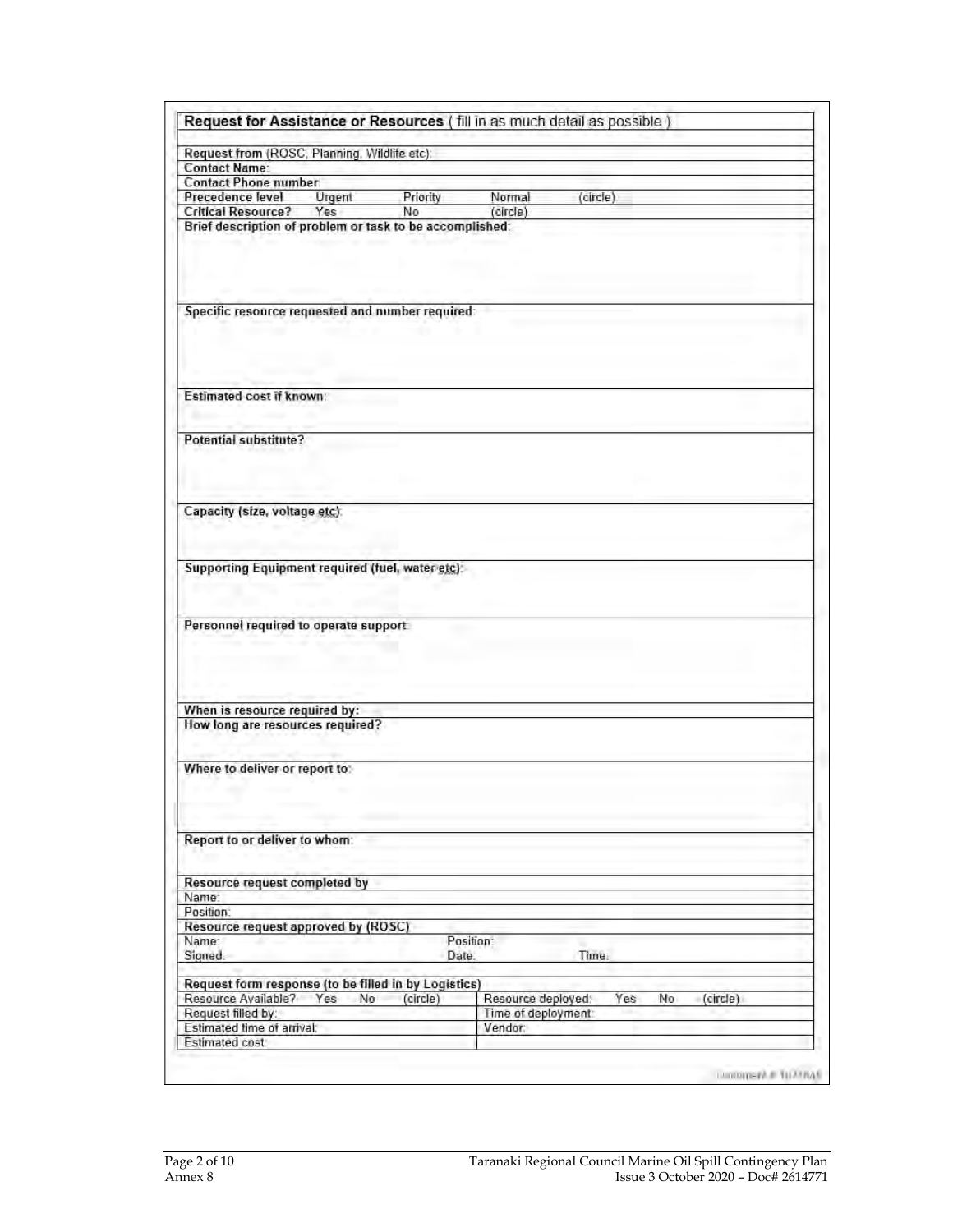| Weather            |           |                  |                    | Job No |                    |  | Project         |                        |  |
|--------------------|-----------|------------------|--------------------|--------|--------------------|--|-----------------|------------------------|--|
| Sampled by:        |           |                  | Date               |        |                    |  | Therm ID        |                        |  |
| Site               | Qual Code | Time<br>(Actual) | Water<br>Temp (°C) |        | <b>Bottle No.s</b> |  | <b>Comments</b> | Lab Sample<br>ID (TRC) |  |
|                    |           |                  |                    |        |                    |  |                 |                        |  |
|                    |           |                  |                    |        |                    |  |                 |                        |  |
|                    |           |                  |                    |        |                    |  |                 |                        |  |
|                    |           |                  |                    |        |                    |  |                 |                        |  |
|                    |           |                  |                    |        |                    |  |                 |                        |  |
|                    |           |                  |                    |        |                    |  |                 |                        |  |
|                    |           |                  |                    |        |                    |  |                 |                        |  |
|                    |           |                  |                    |        |                    |  |                 |                        |  |
|                    |           |                  |                    |        |                    |  |                 |                        |  |
|                    |           |                  |                    |        |                    |  |                 |                        |  |
|                    |           |                  |                    |        |                    |  |                 |                        |  |
|                    |           |                  |                    |        |                    |  |                 |                        |  |
| Analyses Required: |           |                  |                    |        | Lab registration   |  |                 |                        |  |
| Gen Comments       |           |                  |                    |        |                    |  | By:             |                        |  |
| Lab Use            |           |                  |                    |        |                    |  | Date:           |                        |  |

Taranaki Regional Council Marine Oil Spill Contingency Plan Page 1988 and Page 3 of 10 Issue 3 October 2020 – Doc# 2614771 Annex 8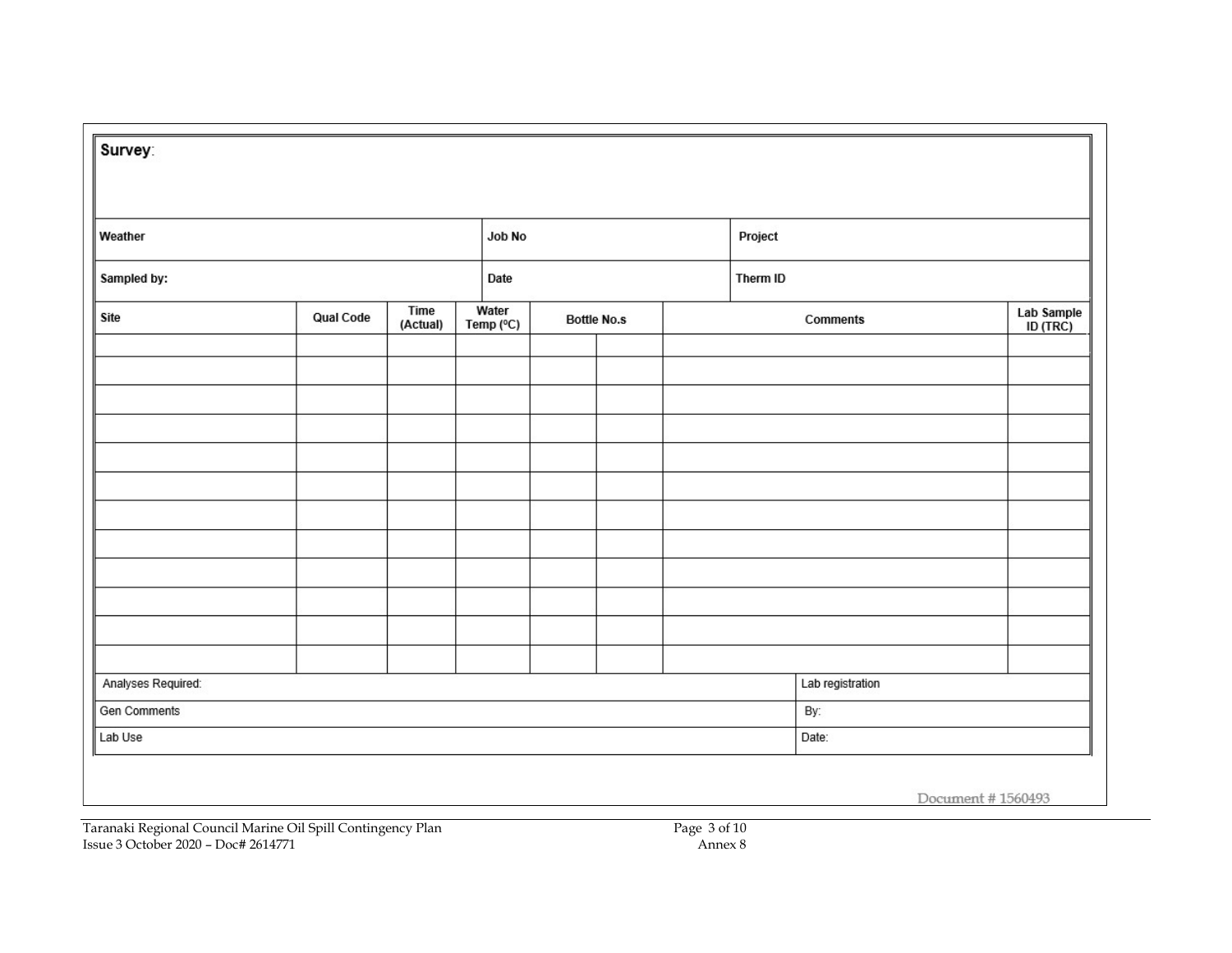**Notice of Requisition** 

To:

(Name of owner or person in charge of requisitioned property)

TAKE NOTICE that pursuant to section 305(1)(g) of the Maritime Transport Act 1994 (the Act), I

Commander appointed

Regional On-scene

under section 318 of the Act, hereby requisition the following property:

(provide a description of the requisitioned property being any land, building, vehicle, New Zealand ship, or other real or personal property)

THE property is requisitioned for use in connection with a response to a marine oil spill and will remain under my control and direction until further notice.

DATED this day of 20

Regional On-Scene Commander

Doc #1560518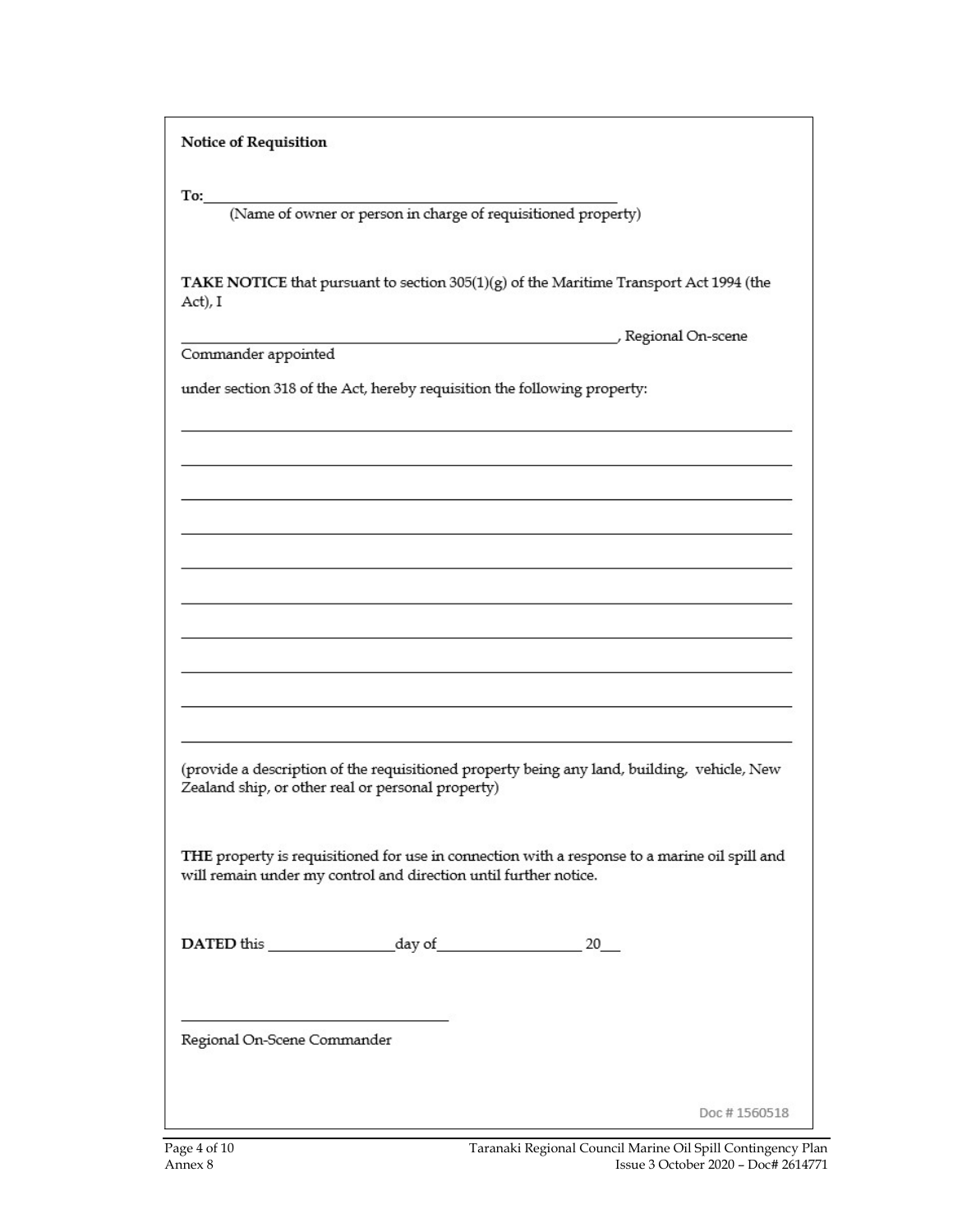

#### CONTRACTORS HEALTH AND SAFETY INDUCTION CHECKLIST

|    | Project:                                                                                         | Date: $11$                |  |           |  |
|----|--------------------------------------------------------------------------------------------------|---------------------------|--|-----------|--|
|    | <b>Contractor Company:</b>                                                                       | <b>Contractor's Name:</b> |  |           |  |
|    | Taranaki Regional Council Project Co-ordinator:                                                  |                           |  |           |  |
|    | <b>Information Given On:</b><br>Refer to "H&S for Contractors - Induction Checklist" Doc #934660 |                           |  | Yes       |  |
| 1. | All hazards they may be exposed to on the site                                                   |                           |  |           |  |
| 2. | <b>Emergency Procedures</b>                                                                      |                           |  |           |  |
| 3. | Layout of Worksite                                                                               |                           |  |           |  |
| 4. | Accident Reporting                                                                               |                           |  |           |  |
| 5. | <b>Hazard Identification Procedures</b>                                                          |                           |  |           |  |
| 6. | <b>Contractor Responsibilities</b>                                                               |                           |  |           |  |
| 7. | Personal Protective Equipment requirements (if applicable)                                       |                           |  |           |  |
|    | The above health and safety information has been given.                                          |                           |  |           |  |
|    | <b>Contractor's Signature:</b>                                                                   |                           |  | Date: / / |  |
|    | Taranaki Regional Council Project Co-ordinator's Signature:                                      |                           |  |           |  |
|    | Contractor must be approved before work commences.                                               |                           |  |           |  |
|    |                                                                                                  |                           |  |           |  |
|    | Please submit completed form to the Health and Safety Adviser                                    |                           |  |           |  |

Form: HSE 12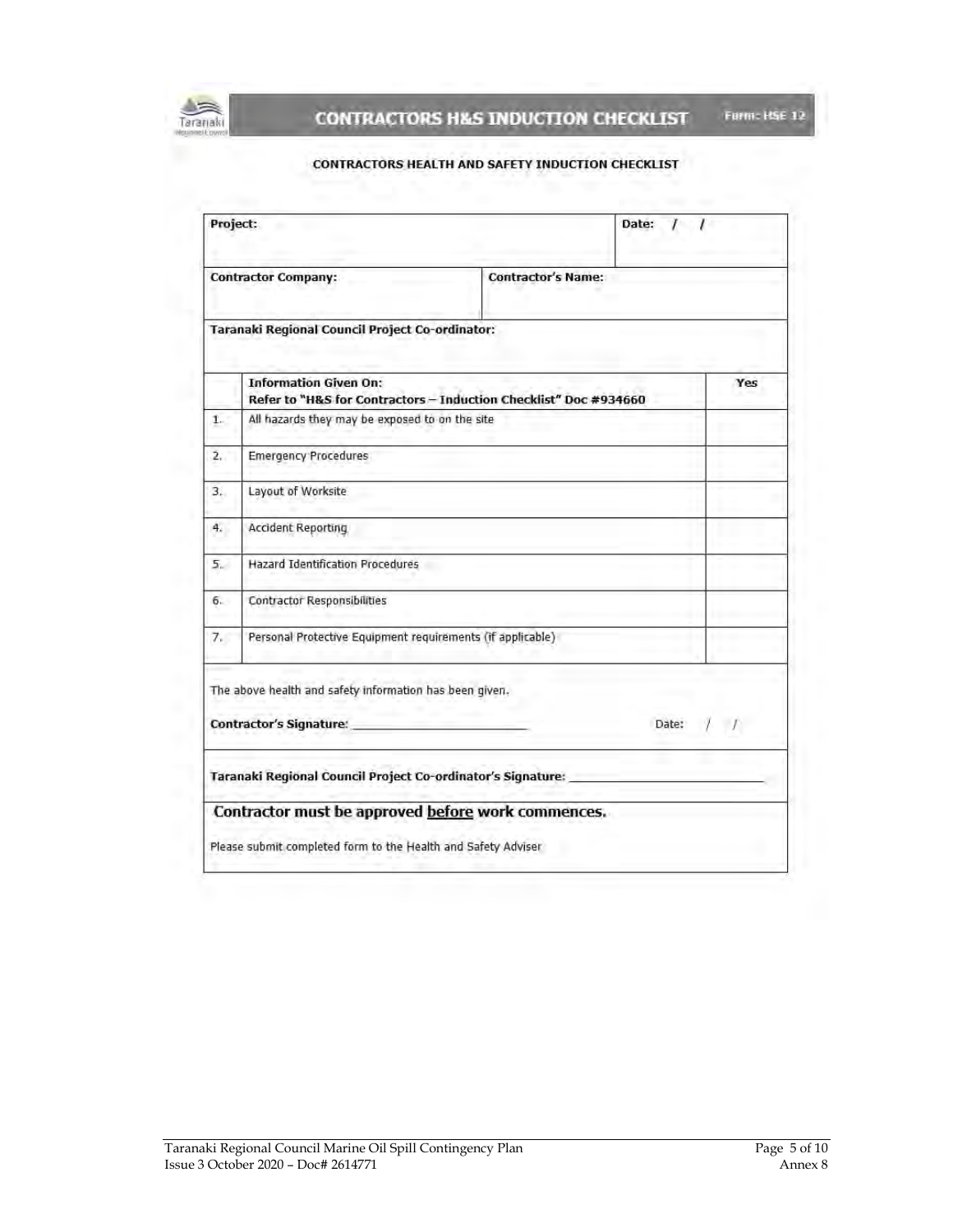**HAZARD IDENTIFICATION FORM** 

The Taranaki Regional Council encourages the reporting of hazards and the early onset of injuries so that<br>preventative measures can be put in place before serious injuries occur.

Please complete this report as fully as possible and give it to your Manager for action.

**All Commercial Commercial** 

 $\begin{picture}(20,20) \put(0,0){\line(1,0){155}} \put(15,0){\line(1,0){155}} \put(15,0){\line(1,0){155}} \put(15,0){\line(1,0){155}} \put(15,0){\line(1,0){155}} \put(15,0){\line(1,0){155}} \put(15,0){\line(1,0){155}} \put(15,0){\line(1,0){155}} \put(15,0){\line(1,0){155}} \put(15,0){\line(1,0){155}} \put(15,0){\line(1,0){155}} \$ 

| Your name                                                                                                                                                      |                                                                            |  |                                                          |                            | Date       |        |
|----------------------------------------------------------------------------------------------------------------------------------------------------------------|----------------------------------------------------------------------------|--|----------------------------------------------------------|----------------------------|------------|--------|
| Location of Hazard<br>(area/task)                                                                                                                              |                                                                            |  |                                                          |                            |            |        |
| Description of Hazard (what<br>can cause harm?)                                                                                                                |                                                                            |  |                                                          |                            |            |        |
| <b>Likely Physical Effects</b>                                                                                                                                 |                                                                            |  |                                                          |                            |            |        |
| Hazard control: you<br>suggestion for preventing<br>this hazard from causing<br>harm to people - refer to<br>manufacture guidelines or<br>SDS when appropriate |                                                                            |  |                                                          |                            |            |        |
| <b>Action Plan</b>                                                                                                                                             |                                                                            |  |                                                          |                            |            |        |
| Name of Person<br>Responsible                                                                                                                                  |                                                                            |  |                                                          |                            | By<br>When |        |
| <b>Eliminate</b>                                                                                                                                               |                                                                            |  | Yes/No                                                   | Minimise                   |            | Yes/No |
|                                                                                                                                                                |                                                                            |  |                                                          | Priority for action        |            |        |
| Immediate                                                                                                                                                      | Implement Controls now                                                     |  |                                                          |                            |            |        |
| Implement Controls as soon as possible<br><b>High Priority</b>                                                                                                 |                                                                            |  |                                                          |                            |            |        |
| Moderate Priority<br>Implement Controls when possible                                                                                                          |                                                                            |  |                                                          |                            |            |        |
| Low Priority                                                                                                                                                   |                                                                            |  |                                                          |                            |            |        |
|                                                                                                                                                                |                                                                            |  |                                                          | <b>Hazard Notification</b> |            |        |
|                                                                                                                                                                |                                                                            |  | Give to the Health and Safety Adviser to update register |                            |            |        |
| Verification                                                                                                                                                   | Action plan, hazard assessment and hazard notification have been completed |  |                                                          |                            |            |        |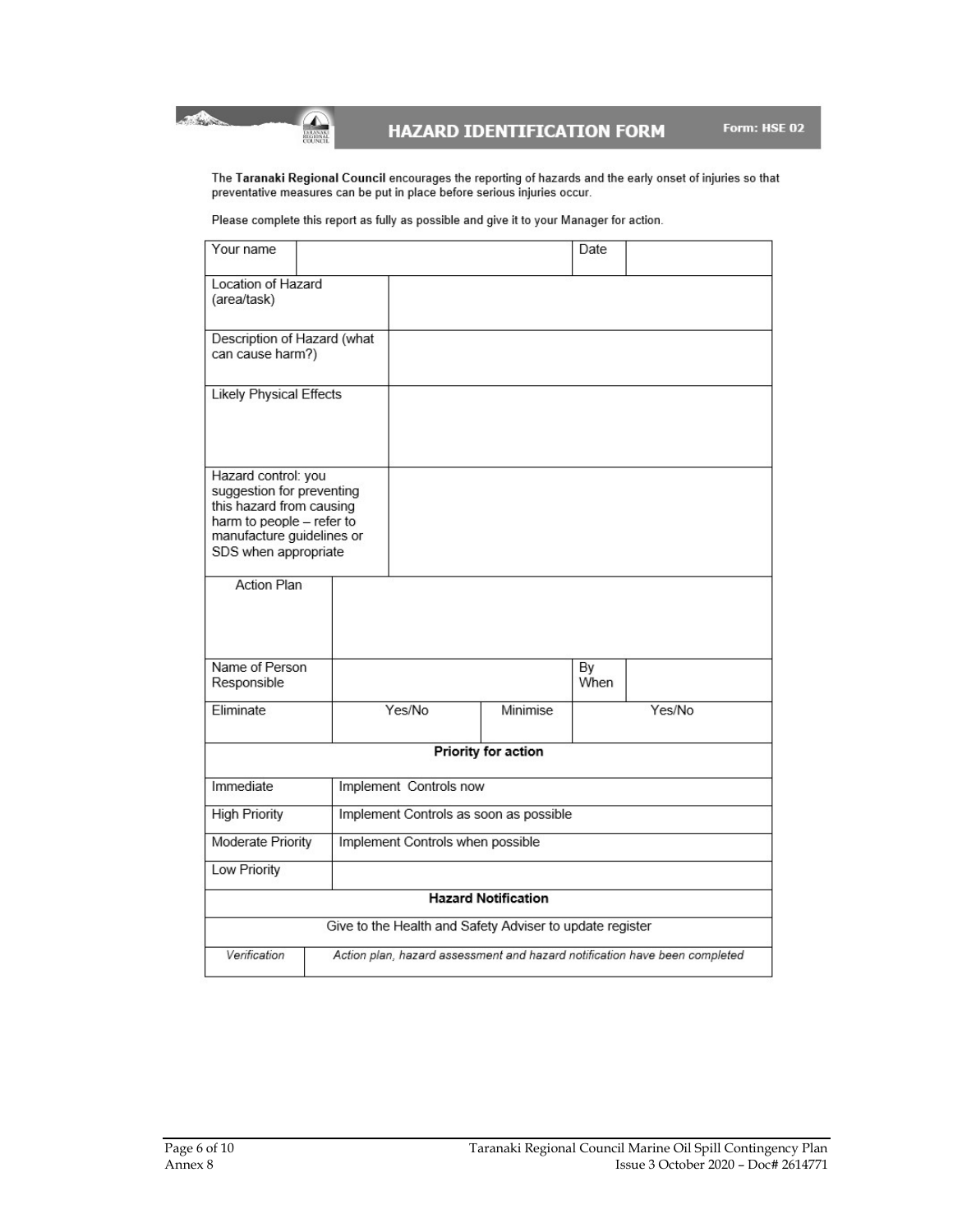|                                                                                                             |                                                                                                                                                                                                                          |                                                                                                                                                                                                                                                                                       | Event Report Form                                                                                                                                                                                                                                                                                                                                                                                                                                             | Taranaki<br>Ricional Dati of                                                                                                                                                                                                                                                                                                                                                 |
|-------------------------------------------------------------------------------------------------------------|--------------------------------------------------------------------------------------------------------------------------------------------------------------------------------------------------------------------------|---------------------------------------------------------------------------------------------------------------------------------------------------------------------------------------------------------------------------------------------------------------------------------------|---------------------------------------------------------------------------------------------------------------------------------------------------------------------------------------------------------------------------------------------------------------------------------------------------------------------------------------------------------------------------------------------------------------------------------------------------------------|------------------------------------------------------------------------------------------------------------------------------------------------------------------------------------------------------------------------------------------------------------------------------------------------------------------------------------------------------------------------------|
| 12. Nature of Injury<br>(tick boxes)                                                                        | Abrasions<br><b>Crush</b><br><b>Dislocation</b><br>Asphyxia<br>Bruising<br>Burns                                                                                                                                         | Fracture<br><b>Effects of Chemicals</b><br>Effects of Exposure                                                                                                                                                                                                                        | PART B: FIRST AID / MEDICAL TREATMENT (If more than one person injured / ill, complete Part B for each).<br>Electric Shock<br>Laceration<br>Loss of Consciousness<br>m<br>Illness (specify)<br>Nausea<br>Puncture Wound                                                                                                                                                                                                                                       | Sprain<br>$\Box$ Strain<br>Other (specify)                                                                                                                                                                                                                                                                                                                                   |
| 13. Part of Body<br>(tick boxes)                                                                            | <b>Head and Neck</b><br>Respiratory<br>Right Arm C<br>Torso<br>Right<br>Wrist/Hand<br>Right Leg<br><b>Right Foot</b>                                                                                                     | Left Arm<br>Left<br>Wrist/Hand<br>Left Leg<br>Left Foot                                                                                                                                                                                                                               | <b>INJURY DESCRIPTION:</b>                                                                                                                                                                                                                                                                                                                                                                                                                                    |                                                                                                                                                                                                                                                                                                                                                                              |
| 14. Treating Doctor<br>or Nurse to<br>Complete and<br>initial & date<br>below.<br><b>Initials:</b><br>Date: | Head<br>Head - Unspecified<br>Forehead<br>L R<br><b>IN DR</b><br>Ear<br><b>用 用</b><br>Eve<br>Face<br>Nose<br>Mouth<br>Teeth<br>Throat<br>Neck<br>Neck -Bone/Muscles/Tendons<br>Lower Upper Other<br>Back<br><b>Chest</b> | R<br>L<br>π<br>Shoulder<br>■<br>◫<br>Upper Arm<br>П<br>Elbow<br>π<br>Ш<br>Forearm<br>Π<br>Hand<br>□<br>с<br>n<br>Fingers<br>E<br>n<br>Thumb<br>Π<br>П<br>Hip<br>Ш<br>□<br>Thigh<br>Ξ<br>n.<br>Knee<br>B<br>⊓<br>Upper Leg<br>П<br>ш<br>Lower Lea<br>用田田<br>Ankle<br>□<br>Foot<br>Toes | Shoulder - Bone/Muscle/Tendon<br>Shoulder - Othen Multiple<br>Arm - Muscle/Tendons<br>Arm - Other/Multiple<br>Wrist - Muscle/Tendons<br>Wrist - Other/Multiple<br>Hand - Bones etc (alone)<br>Hand - Muscles (alone)<br>Hand - Other/Multiple<br>Knee - Muscles/Tendons<br>Knee - Other/Multiple<br>Lower Leg Muscles/Tendons/Ligaments<br>Lower Leg - Other/Multiple<br>Ankle - Muscles/Tendons/Ligaments<br>Ankle - Other/ Multiple:<br>Ribs And/ Or Stemum | <b>E</b> Heart<br>Abdomen<br>Groin<br>Pelvic Region<br>Pelvic Bones/Muscles/Tendons<br>Skin Areas<br>Internal Injury<br>Circulatory System - General<br>Digestive System - General<br>Nervous System - General<br>Respiratory System - General<br>Respiratory System - Lungs<br>Veins/ Artenes<br>Spinal Muscles/Tendons<br>Spinal Vertebrae/ Discs<br>Unspecified Locations |
| 15 Medical<br>Records /<br><b>Certificates</b>                                                              | Have you obtained a Medical Certificate from the treating Doctor<br>Has a ACC Form been completed                                                                                                                        |                                                                                                                                                                                                                                                                                       | (Attach details)                                                                                                                                                                                                                                                                                                                                                                                                                                              | (Scan and attach details)                                                                                                                                                                                                                                                                                                                                                    |
| 16. Outcome                                                                                                 | Returned to Normal Duties                                                                                                                                                                                                | Returned to Alternate Duties                                                                                                                                                                                                                                                          |                                                                                                                                                                                                                                                                                                                                                                                                                                                               | Referred for doctor/nospital/medical treatment                                                                                                                                                                                                                                                                                                                               |
| 17. Verification:<br>This is a true and<br>accurate record of<br>the event.                                 | Surname                                                                                                                                                                                                                  | Given Name(s)                                                                                                                                                                                                                                                                         | Signature                                                                                                                                                                                                                                                                                                                                                                                                                                                     | Date (dd/mm/yy)<br>$\mathcal{I}$                                                                                                                                                                                                                                                                                                                                             |
|                                                                                                             |                                                                                                                                                                                                                          |                                                                                                                                                                                                                                                                                       | Submit Event Report Form and all Attachments (Statement Forms etc.) to the HSS Artised                                                                                                                                                                                                                                                                                                                                                                        |                                                                                                                                                                                                                                                                                                                                                                              |
|                                                                                                             | SAFETY DEPARTMENT (To be completed by HSE Advisor).                                                                                                                                                                      |                                                                                                                                                                                                                                                                                       |                                                                                                                                                                                                                                                                                                                                                                                                                                                               |                                                                                                                                                                                                                                                                                                                                                                              |
| 17. Person<br>assigned to<br>Investigate                                                                    | Surname                                                                                                                                                                                                                  | Given Name(s)                                                                                                                                                                                                                                                                         | Signature                                                                                                                                                                                                                                                                                                                                                                                                                                                     | Start Date (dd/mm/yy)<br>N.                                                                                                                                                                                                                                                                                                                                                  |
| 18. Details entered<br>into VAULT                                                                           | Surname                                                                                                                                                                                                                  | Given Name(s)                                                                                                                                                                                                                                                                         | Signature                                                                                                                                                                                                                                                                                                                                                                                                                                                     | Date (dd/mm/yy)<br>- 7.                                                                                                                                                                                                                                                                                                                                                      |

 $\rightarrow$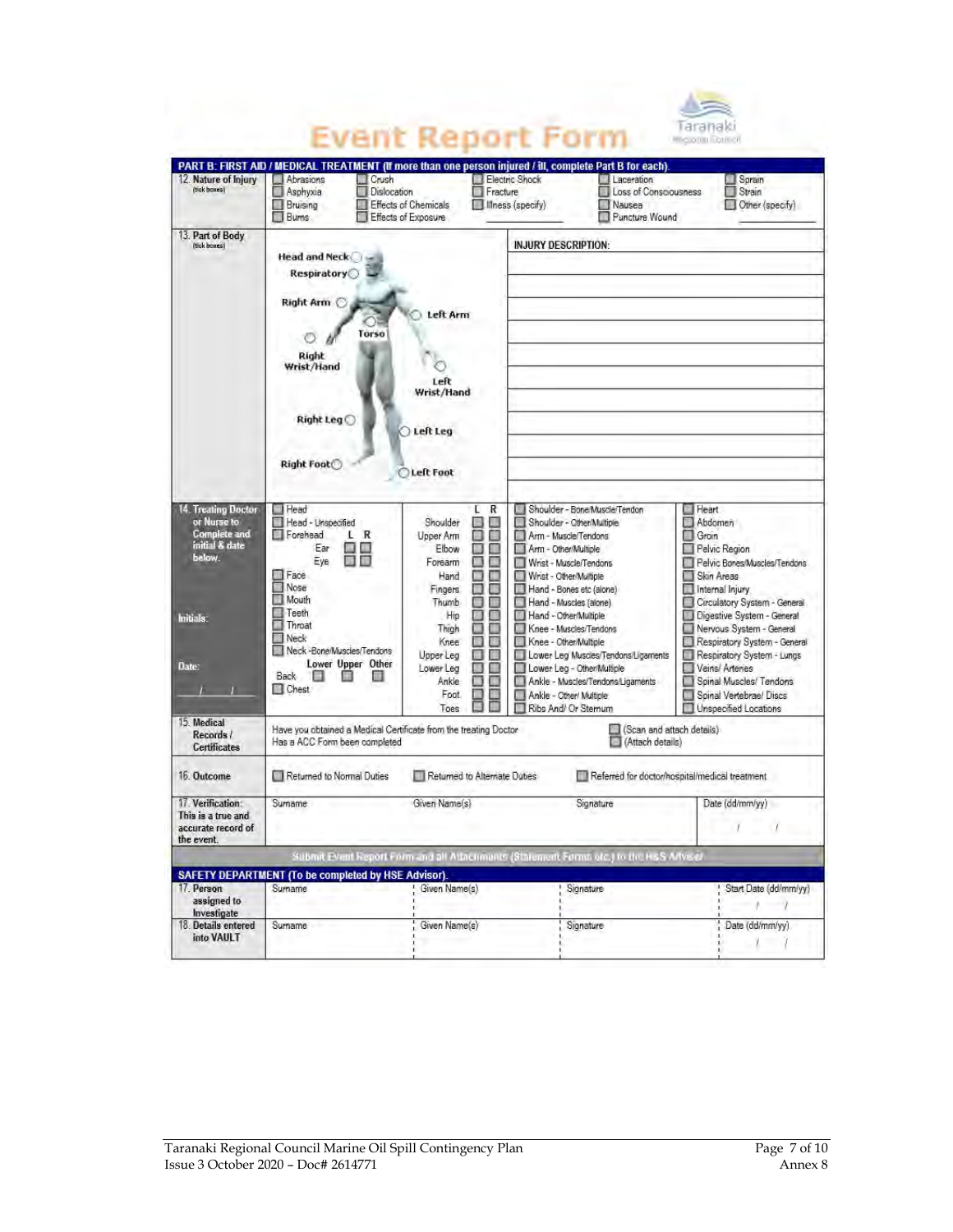

Other

(specify)

#### **Event Report Form** REMEMBER - DO NOT DISTURB THE SCENE OF A SERIOUS INJURY OR VEHICLE ACCIDENT PART A: INITIAL REPORT (To be completed by person involved or reporting the event and signed by supervisor)  $\Box$ <br>At Risk  $\Box$ Equipment Pollution /<br>Damage Environ. Dangerous Process  $\Box$  $\Box$ O Occurrence Loss Injury Near Miss Illness

|                                                                                                                                                   |                                               | Behaviour                                                                                                                                 |                                   |                       |                                       |                                                                                                          |                        |  |
|---------------------------------------------------------------------------------------------------------------------------------------------------|-----------------------------------------------|-------------------------------------------------------------------------------------------------------------------------------------------|-----------------------------------|-----------------------|---------------------------------------|----------------------------------------------------------------------------------------------------------|------------------------|--|
| 2. Person<br><b>Reporting Event</b>                                                                                                               | Surname:                                      |                                                                                                                                           | Given Name(s):                    |                       |                                       | Department:<br>Position:                                                                                 |                        |  |
| 3. Date / Time of<br>Event                                                                                                                        | Date (dd/mm/yy)                               | L                                                                                                                                         | Time (24 hr Clock)                |                       | The afternoon                         |                                                                                                          | hrs.                   |  |
| 4. Date / Work day<br>start time                                                                                                                  | Date (dd/mm/yy)                               |                                                                                                                                           | Time (24 hr Clock)                |                       | C)                                    | hrs                                                                                                      |                        |  |
| 5. Reported To<br>Team Leader /<br>Supervising<br>Officer                                                                                         | Surname:                                      | Given Name(s):                                                                                                                            | Supervisor's Signature:           |                       |                                       | Date:                                                                                                    |                        |  |
| 6 Location of<br>Event                                                                                                                            | Site Location:                                |                                                                                                                                           | Work Area:                        |                       | Plant/Equip:                          |                                                                                                          |                        |  |
| Person<br>Involved in<br>Event                                                                                                                    | Sumame:<br>Department/Team:<br>Date of Birth: |                                                                                                                                           | Given Name(s):<br>Gender:<br>Male | Occupation:<br>Female | <b>Employment Status</b><br>Full Time | Part Time <b>B</b> Casual                                                                                |                        |  |
|                                                                                                                                                   | TRC Employee                                  | Employment Category:<br>Contractor / Sub Contractor                                                                                       |                                   |                       |                                       | Other (e.g. Visitor)                                                                                     |                        |  |
|                                                                                                                                                   |                                               |                                                                                                                                           |                                   |                       | Company Name:<br>Specify:             |                                                                                                          |                        |  |
| Event<br>9 Witness<br><b>Statements</b>                                                                                                           | 1.<br>2.<br>ă                                 | List the names of any other persons who witnessed the Event. (Attach Statements if required)                                              | 5.                                |                       |                                       |                                                                                                          |                        |  |
| 10. Immediate<br><b>Control Actions</b><br><b>Taken &amp; Risk</b><br>Rating<br><b>H&amp;S RATING</b><br><b>IH&amp;S Adviser to</b><br>complete): | Consequences =                                | What actions were taken immediately to control the Event? (e.g. Area barricaded, Work Order entered. Fit For Work tested)<br>Likelihood = | $Score =$                         |                       |                                       | Low Moderate High Extreme                                                                                |                        |  |
| 11. Action<br><b>Requirements</b>                                                                                                                 |                                               | Did the Event result in FIRST AID TREATMENT?                                                                                              | $\Box$ No                         | $\Box$ Yes            | PART B of this Form                   | Complete Questions 12 & 13 in                                                                            | Oone                   |  |
| If NO continue to next:<br>line                                                                                                                   |                                               | Did the Event result in MEDICAL TREATMENT / VISIT?                                                                                        | $\n  No\n$                        | <b>Yes</b>            |                                       | Complete Questions 12 & 13<br>Immediately contact your Supervisor<br>Remain with PATIENT until relieved. | Done<br>Done<br>Done   |  |
| If Yes go across to<br>required action and                                                                                                        |                                               | Did the Event involve VEHICLE or PLANT COLLISION?                                                                                         | $\square$ No                      | <b>Nes</b>            |                                       | If senous - DO NOT DISTURB SCENE<br>Immediately contact your Supervisor                                  | Done<br>Done           |  |
| then continue to next<br>line                                                                                                                     |                                               | Do you need to take STATEMENTS from involved partes?                                                                                      | $\Box$ No                         | <b>Nes</b>            |                                       | Record Statement and attach                                                                              | Done                   |  |
|                                                                                                                                                   |                                               |                                                                                                                                           |                                   |                       |                                       |                                                                                                          | FRODO Document #847897 |  |
|                                                                                                                                                   |                                               |                                                                                                                                           |                                   |                       |                                       |                                                                                                          |                        |  |

Type of Event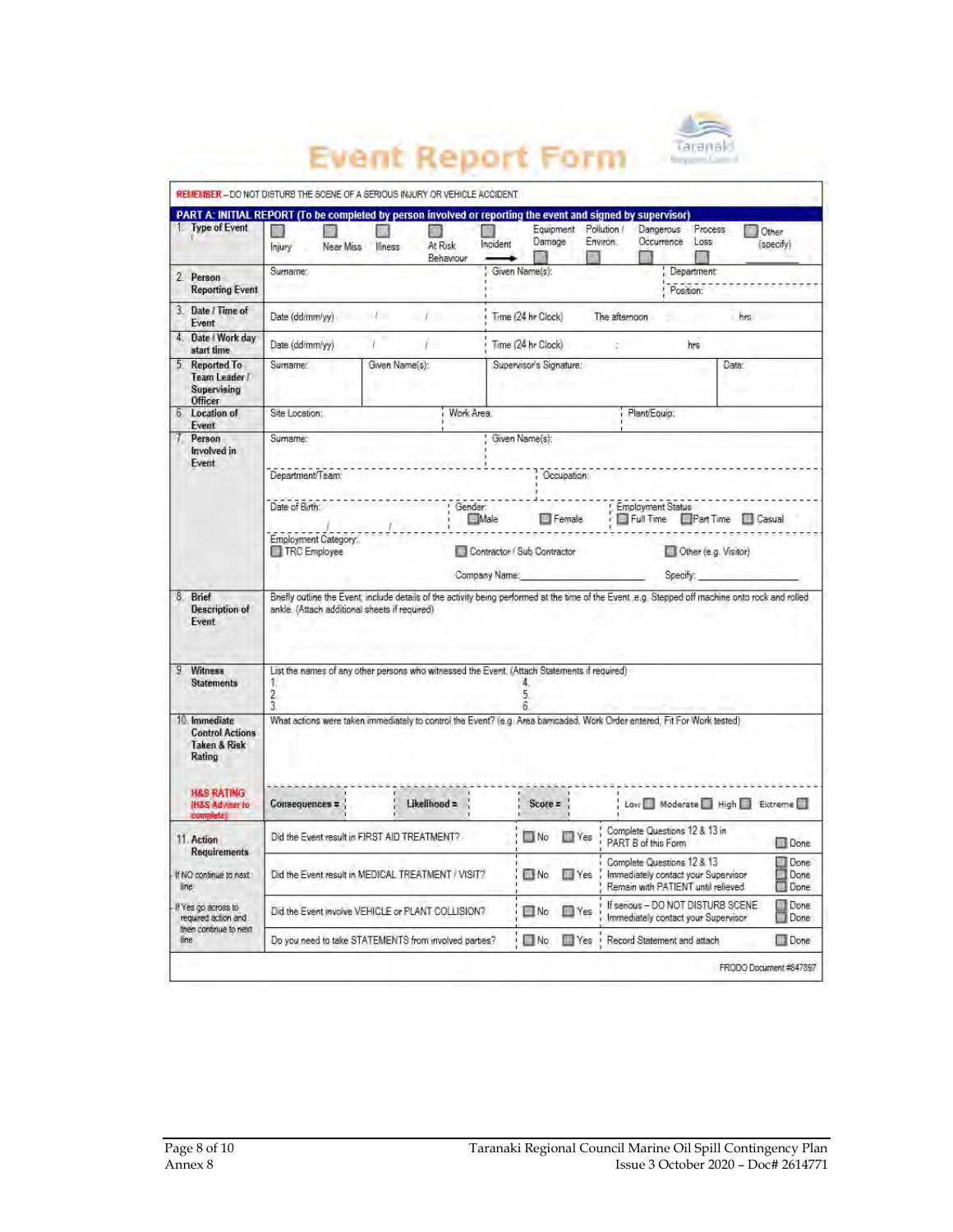|                                                                                                                                                                                                                                                                                                                                                                                                                                                                                                                                            | <b>MARITIME NZ SITE SAFETY PLAN</b>                                                                                                  | SITE:                      | 2004041603606031011603001001301100130100100100100                                                            |
|--------------------------------------------------------------------------------------------------------------------------------------------------------------------------------------------------------------------------------------------------------------------------------------------------------------------------------------------------------------------------------------------------------------------------------------------------------------------------------------------------------------------------------------------|--------------------------------------------------------------------------------------------------------------------------------------|----------------------------|--------------------------------------------------------------------------------------------------------------|
|                                                                                                                                                                                                                                                                                                                                                                                                                                                                                                                                            |                                                                                                                                      |                            |                                                                                                              |
| Type of Spill:                                                                                                                                                                                                                                                                                                                                                                                                                                                                                                                             | MSD Sheet Available & Attached: □ Yes / □ No                                                                                         |                            |                                                                                                              |
|                                                                                                                                                                                                                                                                                                                                                                                                                                                                                                                                            |                                                                                                                                      |                            |                                                                                                              |
| Site Safety Coordinator                                                                                                                                                                                                                                                                                                                                                                                                                                                                                                                    | Contact Number:                                                                                                                      |                            |                                                                                                              |
| Location of Evacuation Point:                                                                                                                                                                                                                                                                                                                                                                                                                                                                                                              | Means of Raising Alarm:                                                                                                              |                            |                                                                                                              |
| First Aid/Accident Register Location:                                                                                                                                                                                                                                                                                                                                                                                                                                                                                                      | First Aid Person<br><b>R.A.</b>                                                                                                      |                            |                                                                                                              |
|                                                                                                                                                                                                                                                                                                                                                                                                                                                                                                                                            |                                                                                                                                      |                            | RCCNZ 04-914 8360                                                                                            |
|                                                                                                                                                                                                                                                                                                                                                                                                                                                                                                                                            | Local Habour Master                                                                                                                  |                            | Emergency Services 111                                                                                       |
| <b>Local OSH Service</b><br><b>List Environmental Hazards</b>                                                                                                                                                                                                                                                                                                                                                                                                                                                                              | National Poison Center 03 474 0999                                                                                                   | Controls:                  |                                                                                                              |
| this continuous continuous com-                                                                                                                                                                                                                                                                                                                                                                                                                                                                                                            |                                                                                                                                      |                            |                                                                                                              |
| 2.                                                                                                                                                                                                                                                                                                                                                                                                                                                                                                                                         | - 0.0 . 200 0.0 . 2010 0.0 . 2010 0.0 . 2010 0.0 . 2010 0.0 . 2010 0.0 . 2010 0.0 . 2010 0.0 . 2010 0.0 . 2010 0.0 . 2010 0.0 . 2010 |                            |                                                                                                              |
|                                                                                                                                                                                                                                                                                                                                                                                                                                                                                                                                            |                                                                                                                                      |                            |                                                                                                              |
| 4                                                                                                                                                                                                                                                                                                                                                                                                                                                                                                                                          |                                                                                                                                      |                            |                                                                                                              |
| 5.                                                                                                                                                                                                                                                                                                                                                                                                                                                                                                                                         |                                                                                                                                      |                            |                                                                                                              |
| 6.                                                                                                                                                                                                                                                                                                                                                                                                                                                                                                                                         |                                                                                                                                      |                            |                                                                                                              |
| $\label{def:3} \begin{minipage}[t]{0.9\textwidth} \centering \begin{minipage}[t]{0.9\textwidth} \centering \begin{minipage}[t]{0.9\textwidth} \centering \end{minipage}[t]{0.9\textwidth} \centering \begin{minipage}[t]{0.9\textwidth} \centering \end{minipage}[t]{0.9\textwidth} \centering \begin{minipage}[t]{0.9\textwidth} \centering \end{minipage}[t]{0.9\textwidth} \centering \begin{minipage}[t]{0.9\textwidth} \centering \end{minipage}[t]{0.9\textwidth} \centering \begin{minipage}[t]{0.9\textwidth} \centering \end{min$ |                                                                                                                                      |                            |                                                                                                              |
| <b>List Operational Hazards</b>                                                                                                                                                                                                                                                                                                                                                                                                                                                                                                            |                                                                                                                                      | <b>Control Procedures:</b> |                                                                                                              |
| 1                                                                                                                                                                                                                                                                                                                                                                                                                                                                                                                                          |                                                                                                                                      |                            |                                                                                                              |
| 2                                                                                                                                                                                                                                                                                                                                                                                                                                                                                                                                          |                                                                                                                                      |                            |                                                                                                              |
| 3.                                                                                                                                                                                                                                                                                                                                                                                                                                                                                                                                         |                                                                                                                                      |                            |                                                                                                              |
| 4                                                                                                                                                                                                                                                                                                                                                                                                                                                                                                                                          |                                                                                                                                      |                            |                                                                                                              |
| 5.                                                                                                                                                                                                                                                                                                                                                                                                                                                                                                                                         | 8321006330106630110013011001303106633010663301068301064300106330106533010653301065330106533010                                       |                            | OE EB BOTTLE EB BIN DE EB BIN EE EB VIVOLE BROTTLE & JODG E EB BIN EE EB JODG EB BOTTLE EE BIN EE EB JONG EE |
| 6                                                                                                                                                                                                                                                                                                                                                                                                                                                                                                                                          | 1)  (1)  (1)  (1)  (1)  (1)  (1)  (1)  (1)  (1)  (1)  (1)  (1)  (1)  (1)  (1)                                                        |                            |                                                                                                              |
| 7.                                                                                                                                                                                                                                                                                                                                                                                                                                                                                                                                         |                                                                                                                                      |                            |                                                                                                              |
| <b>Chemical/Oil Related Hazards:</b>                                                                                                                                                                                                                                                                                                                                                                                                                                                                                                       |                                                                                                                                      |                            |                                                                                                              |
|                                                                                                                                                                                                                                                                                                                                                                                                                                                                                                                                            |                                                                                                                                      |                            |                                                                                                              |
|                                                                                                                                                                                                                                                                                                                                                                                                                                                                                                                                            |                                                                                                                                      |                            |                                                                                                              |
|                                                                                                                                                                                                                                                                                                                                                                                                                                                                                                                                            |                                                                                                                                      |                            |                                                                                                              |
| First Aid:<br>Swallowed                                                                                                                                                                                                                                                                                                                                                                                                                                                                                                                    |                                                                                                                                      |                            |                                                                                                              |
|                                                                                                                                                                                                                                                                                                                                                                                                                                                                                                                                            |                                                                                                                                      |                            |                                                                                                              |
|                                                                                                                                                                                                                                                                                                                                                                                                                                                                                                                                            |                                                                                                                                      |                            |                                                                                                              |
|                                                                                                                                                                                                                                                                                                                                                                                                                                                                                                                                            |                                                                                                                                      |                            |                                                                                                              |
| <b>List Site PPE Required:</b>                                                                                                                                                                                                                                                                                                                                                                                                                                                                                                             |                                                                                                                                      |                            |                                                                                                              |
|                                                                                                                                                                                                                                                                                                                                                                                                                                                                                                                                            |                                                                                                                                      |                            |                                                                                                              |
|                                                                                                                                                                                                                                                                                                                                                                                                                                                                                                                                            |                                                                                                                                      |                            |                                                                                                              |
| <b>Safety Training</b><br>Site Safety Induction completed [                                                                                                                                                                                                                                                                                                                                                                                                                                                                                | By:                                                                                                                                  | Date:                      | Time:                                                                                                        |
|                                                                                                                                                                                                                                                                                                                                                                                                                                                                                                                                            |                                                                                                                                      |                            |                                                                                                              |
|                                                                                                                                                                                                                                                                                                                                                                                                                                                                                                                                            | Personnel Attended: (as per team list attached)                                                                                      |                            | Team ID:                                                                                                     |